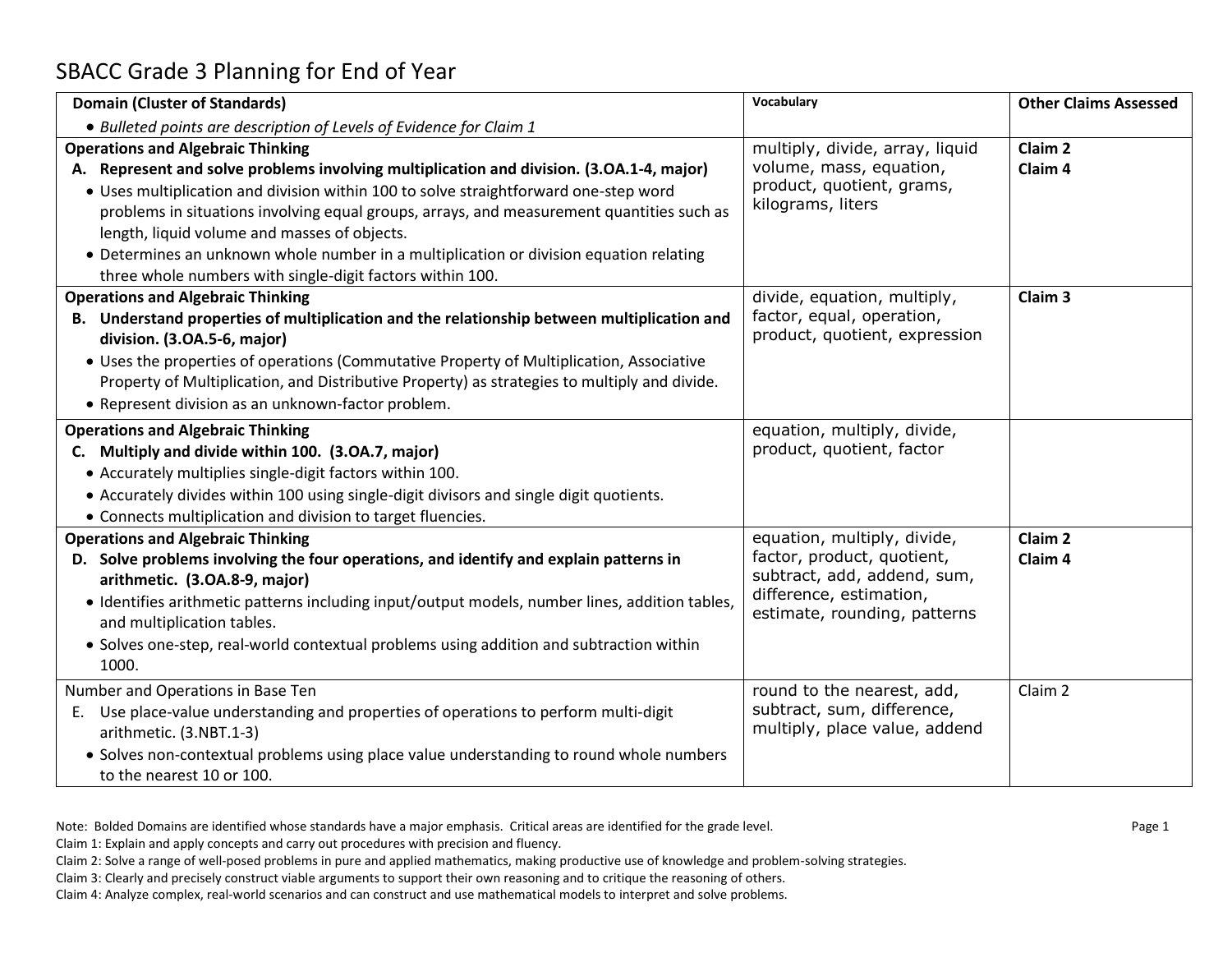## SBACC Grade 3 Planning for End of Year

| <b>Domain (Cluster of Standards)</b>                                                                                                                                                                                                                                                                                                                                                                                                                                                                                                                                                                                                                                                                                                                                                                                                                    | Vocabulary                                                                                                                                                                                                                                                                                                           | <b>Other Claims Assessed</b>             |
|---------------------------------------------------------------------------------------------------------------------------------------------------------------------------------------------------------------------------------------------------------------------------------------------------------------------------------------------------------------------------------------------------------------------------------------------------------------------------------------------------------------------------------------------------------------------------------------------------------------------------------------------------------------------------------------------------------------------------------------------------------------------------------------------------------------------------------------------------------|----------------------------------------------------------------------------------------------------------------------------------------------------------------------------------------------------------------------------------------------------------------------------------------------------------------------|------------------------------------------|
| • Bulleted points are description of Levels of Evidence for Claim 1                                                                                                                                                                                                                                                                                                                                                                                                                                                                                                                                                                                                                                                                                                                                                                                     |                                                                                                                                                                                                                                                                                                                      |                                          |
| • Solves non-contextual problems by adding and/or subtracting within 1000, using strategies<br>and algorithms based on place value, properties of operations, and/or the relationship<br>between addition and subtraction.<br>• Solves non-contextual computation problems by multiplying one-digit whole numbers by<br>multiples of 10 in the range 10-90 using strategies based on place value and properties of<br>operations.                                                                                                                                                                                                                                                                                                                                                                                                                       |                                                                                                                                                                                                                                                                                                                      |                                          |
| <b>Number and Operations - Fractions</b>                                                                                                                                                                                                                                                                                                                                                                                                                                                                                                                                                                                                                                                                                                                                                                                                                | equal, denominator,                                                                                                                                                                                                                                                                                                  | Claim <sub>3</sub>                       |
| F. Develop understanding of fractions (3.NF.1-3, major)<br>• Identifies a fraction 1/b as 1 part of a whole that is partitioned into b equal parts, and a<br>fraction a/b as the quantity formed by a parts of size 1/b using a model. For this evidence<br>statement, a/b may be greater than, less than, or equal to 1.<br>• Identifies and represents fractions on a number line using the interval 0-1 as the whole<br>with or without partitioning.<br>• Identifies two fractions as equal if they are the same size or the same point on a number<br>line.<br>• Generates simple equal fractions using a visual fraction model.<br>• Expresses whole numbers as fractions and recognizes fractions equal to whole numbers.<br>• Compares two fractions with the same numerator or the same denominator using the<br>symbols $\lt$ , $=$ , $\gt$ . | numerator, less than, greater<br>than, number line<br>Note: Fractions in 3rd grade are<br>limited to denominators of 2, 3,<br>4, 6, and 8. In fraction<br>comparisons, all fractions must<br>have the same numerator or<br>denominator. Unit fractions are<br>1 part of the whole (e.g., $1/3$ ,<br>$1/2$ , $1/6$ ). |                                          |
| <b>Measurement and Data</b>                                                                                                                                                                                                                                                                                                                                                                                                                                                                                                                                                                                                                                                                                                                                                                                                                             | grams (g), kilograms (kg),                                                                                                                                                                                                                                                                                           | Claim 2                                  |
| G. Solve problems involving measurement and estimation of intervals of time, liquid<br>volumes, and masses of objects. (3.MD.1-2, major)<br>. Tells and writes time to the nearest minute.<br>• Solves one-step word problems with addition and subtraction including time intervals in<br>minutes.<br>• Solves one-step word problems involving liquid volume (liters) and mass (grams, kilograms)<br>using the four operations.                                                                                                                                                                                                                                                                                                                                                                                                                       | liters (L), estimate, time, time<br>intervals, minute, hour,<br>measure, liquid volume, mass,<br>standard units, metric                                                                                                                                                                                              | Claim <sub>3</sub><br>Claim <sub>4</sub> |
| <b>Measurement and Data</b>                                                                                                                                                                                                                                                                                                                                                                                                                                                                                                                                                                                                                                                                                                                                                                                                                             | scaled bar graph, scaled                                                                                                                                                                                                                                                                                             | Claim 2                                  |
| H. Represent and Interpret data. (3.MD.3-4)                                                                                                                                                                                                                                                                                                                                                                                                                                                                                                                                                                                                                                                                                                                                                                                                             | picture graph, line plot                                                                                                                                                                                                                                                                                             |                                          |
| • Creates a scaled picture graph and a scaled bar graph to represent a data set with up to<br>four categories.                                                                                                                                                                                                                                                                                                                                                                                                                                                                                                                                                                                                                                                                                                                                          |                                                                                                                                                                                                                                                                                                                      |                                          |

Note: Bolded Domains are identified whose standards have a major emphasis. Critical areas are identified for the grade level.

Claim 1: Explain and apply concepts and carry out procedures with precision and fluency.

Claim 2: Solve a range of well-posed problems in pure and applied mathematics, making productive use of knowledge and problem-solving strategies.

Claim 3: Clearly and precisely construct viable arguments to support their own reasoning and to critique the reasoning of others.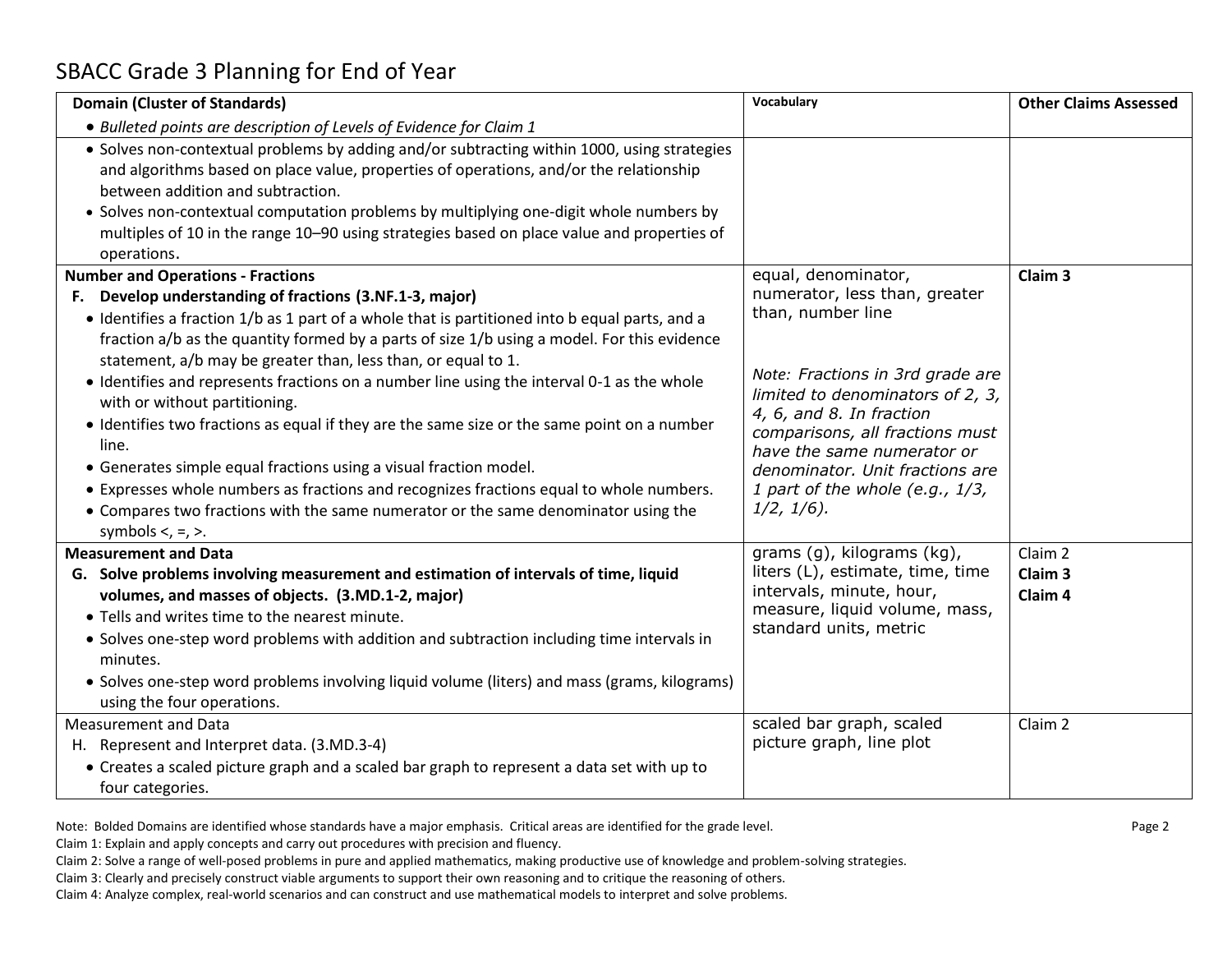## SBACC Grade 3 Planning for End of Year

| <b>Domain (Cluster of Standards)</b>                                                            | Vocabulary                                                   | <b>Other Claims Assessed</b> |
|-------------------------------------------------------------------------------------------------|--------------------------------------------------------------|------------------------------|
| • Bulleted points are description of Levels of Evidence for Claim 1                             |                                                              |                              |
| • Solves one-and two-step "how many more" and "how many less" problems using                    |                                                              |                              |
| information presented in scaled bar graphs.                                                     |                                                              |                              |
| • Generates measurement data by measuring lengths using rulers marked with halves and           |                                                              |                              |
| fourths of an inch and makes a line plot with fractional measurement values.                    |                                                              |                              |
| <b>Measurement and Data</b>                                                                     | unit square, area, square unit,                              | Claim 2                      |
| Geometric measurement: understand concepts of area and relate area to multiplication            | plane figure, square                                         | Claim <sub>3</sub>           |
| and to addition. (3.MD.5-7, major)                                                              | centimeter, square meter,<br>square inch, square feet        | Claim <sub>4</sub>           |
| • Measures areas by counting unit squares.                                                      |                                                              |                              |
| • Finds areas of rectilinear figures by decomposing them into non-overlapping rectangles        |                                                              |                              |
| and adding the areas of the non-overlapping parts.                                              |                                                              |                              |
| • Finds the area of a rectangle with whole-number side lengths by tiling it, and shows that     |                                                              |                              |
| the area is the same as would be found by multiplying the side lengths.                         |                                                              |                              |
| <b>Measurement and Data</b>                                                                     | perimeter, quadrilateral,                                    | Claim 2                      |
| Geometric measurement: recognize perimeter as an attribute of plane figures and                 | rectangle, area, polygon, plane                              |                              |
| distinguish between linear and area measures. (3.MD.8)                                          | figure                                                       |                              |
| • Solves real-world and mathematical problems involving finding the perimeter of a polygon      |                                                              |                              |
| given the side lengths.                                                                         |                                                              |                              |
| • Distinguishes between area and perimeter of a rectangle.                                      |                                                              |                              |
| Geometry                                                                                        | divide, equal areas, rhombus,                                | Claim <sub>4</sub>           |
| K. Reason with shapes and their attributes. (3.G.1-2)                                           | rectangle, square, circle,                                   |                              |
| • Identifies, draws, and classifies shapes (e.g., rhombuses, rectangles, and others) according  | triangle, pentagon, hexagon,<br>quadrilateral, parallelogram |                              |
| to their attributes (e.g., having four sides), and recognizes that shared attributes can define |                                                              |                              |
| a classification category.                                                                      |                                                              |                              |
| • Partitions shapes into parts with equal areas and can express the area of each part as a unit |                                                              |                              |
| fraction of the whole.                                                                          |                                                              |                              |

Note: Bolded Domains are identified whose standards have a major emphasis. Critical areas are identified for the grade level.

Claim 1: Explain and apply concepts and carry out procedures with precision and fluency.

Claim 2: Solve a range of well-posed problems in pure and applied mathematics, making productive use of knowledge and problem-solving strategies.

Claim 3: Clearly and precisely construct viable arguments to support their own reasoning and to critique the reasoning of others.